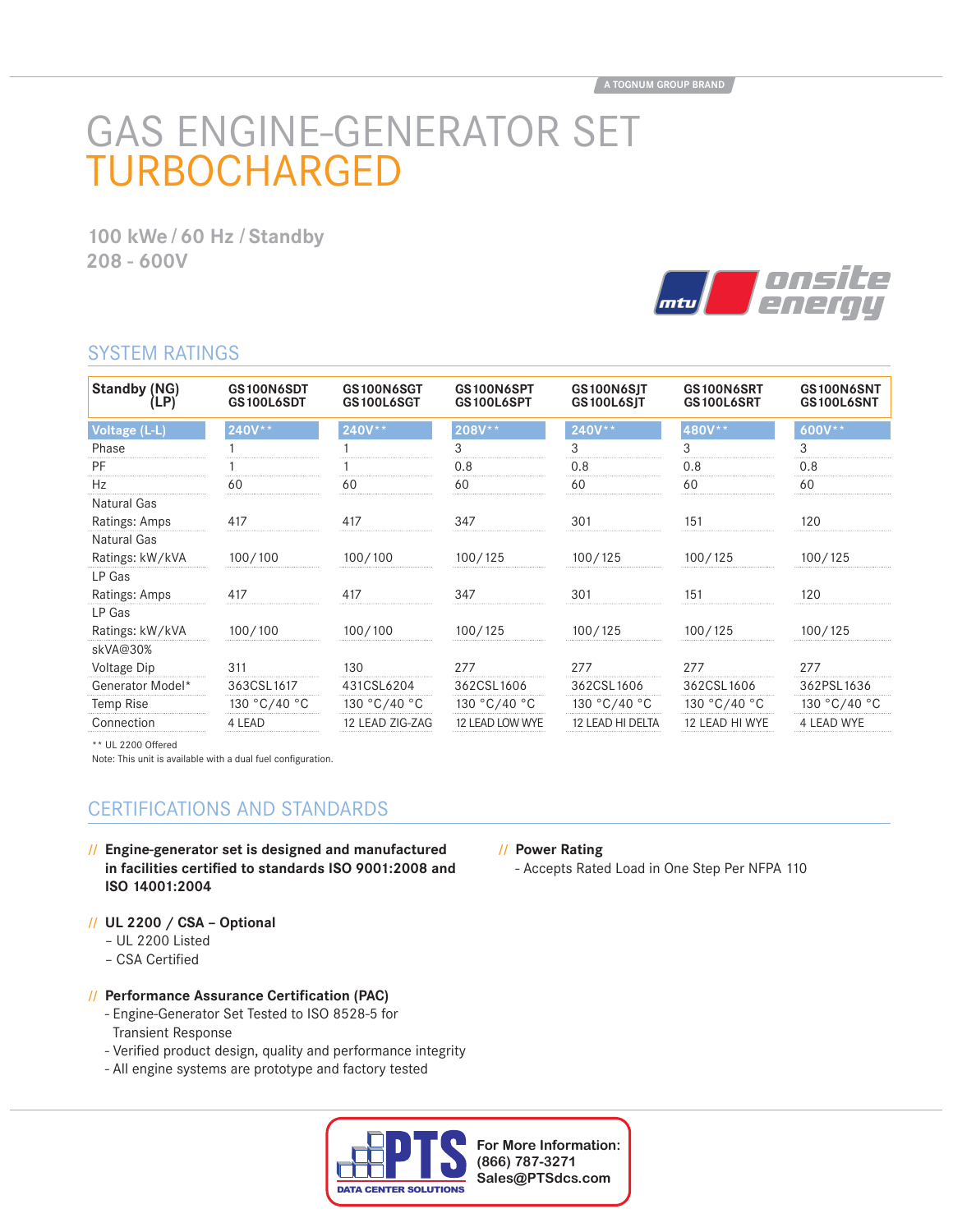## STANDARD FEATURES\*

- **//** MTU Onsite Energy is a single source supplier
- **//** Global Product Support
- **//** 2 Year Standard Warranty
- **//** 6.8L Engine
	- 6.8 Liter Displacement
- 4-Cycle
- **//** 3-Way Catalyst
- **//** Optional Fuels: LP Liquid and Dual Fuel
- **//** Engine-generator resilient mounted
- **//** Complete Range of Accessories

#### **//** Generator

- Brushless, Rotating Field Generator
- 2/3 Pitch Windings
- 300% Short Circuit Capability
- **//** Digital Control Panel(s)
	- UL Recognized, CSA Certified, NFPA 110
	- Complete System Metering
	- LCD Display
- **//** Cooling System
	- Integral Set-Mounted
	- Engine Driven Fan

## STANDARD EQUIPMENT\*

#### **// Engine**

| Heavy Duty Air Cleaner                   | Brushless Alternator with Brushless Pilot Exciter |
|------------------------------------------|---------------------------------------------------|
| Oil Pump                                 | 4 Pole, Rotating Field                            |
| Oil Drain Extension & S/O Valve          | 130 °C Maximum Standby Temperature Rise           |
| Full Flow Oil Filter                     | 1 Bearing, Sealed                                 |
| Jacket Water Pump                        | <b>Flexible Coupling</b>                          |
| Thermostat                               | <b>Full Amortisseur Windings</b>                  |
| Blower Fan & Fan Drive                   | 125% Rotor Balancing                              |
| Radiator - Unit Mounted                  | 3-Phase Voltage Sensing                           |
| Electric Starting Motor - 12V            | 100% of Rated Load - One Step                     |
| Governor - Electronic Isochronous        | 3% Maximum Harmonic Content                       |
| Base - Formed Steel                      |                                                   |
| SAE Flywheel & Bell Housing              |                                                   |
| Charging Alternator - 12V                | // Digital Control Panel(s)                       |
| Battery Rack & Cables                    |                                                   |
| <b>Flexible Exhaust Connection</b>       | Digital Metering                                  |
| Liquid Cooled, Ball Bearing Turbocharger | <b>Engine Parameters</b>                          |
| <b>EPA Certified Engine</b>              | <b>Generator Protection Functions</b>             |
|                                          |                                                   |

#### **// Generator**

| NEMA MG1, IEEE and ANSI standards compliance for temperature rise      |
|------------------------------------------------------------------------|
| and motor starting                                                     |
| Sustained short circuit current of up to 300% of the rated current for |
| up to 10 seconds                                                       |
| Self-Ventilated                                                        |
| Superior Voltage Waveform                                              |
| Solid State, Volts-per-Hertz Regulator                                 |
| ±1% Voltage Regulation No Load to Full Load                            |

## Engine Protection SAE J1939 Engine ECU Communications Windows-Based Software Multilingual Capability Remote Communications to RDP-110 Remote Annunciator 16 Programmable Contact Inputs Up to 11 Contact Outputs UL Recognized, CSA Certified, CE Approved Event Recording IP 54 Front Panel Rating with Integrated Gasket NFPA110 Compatible

\* Represents standard product only. Consult Factory/MTU Onsite Energy Distributor for additional configurations.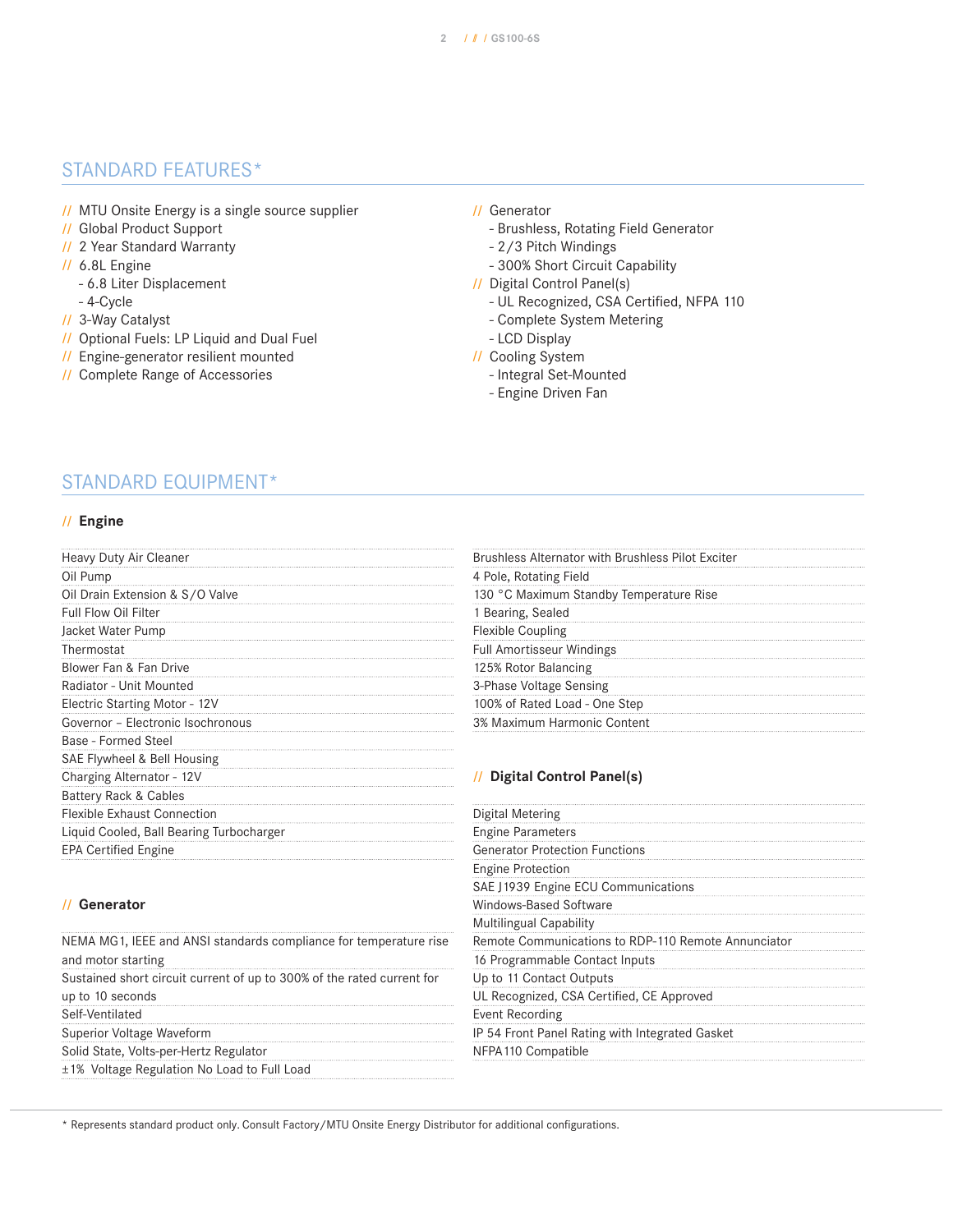## APPLICATION DATA

#### **// Engine**

| Manufacturer                         | Ford         |
|--------------------------------------|--------------|
| Model                                | 6.8L V10     |
| <b>Type</b>                          | 4-Cycle      |
| Aspiration                           | Turbocharged |
| Arrangement                          | 10-V         |
| Displacement: $L$ (in <sup>3</sup> ) | 6.8(415)     |
| Bore: cm (in)                        | 90.2(3.55)   |
| Stroke: cm (in)                      | 105.8 (4.17) |
| <b>Compression Ratio</b>             | 9:1          |
| <b>Rated RPM</b>                     | 1,800        |
| <b>Engine Governor</b>               | Bosch        |
| Maximum Power (NG): kWm (bhp)        | 132 (177)    |
| Maximum Power (LP): kWm (bhp)        | 132 (177)    |
| <b>Speed Regulation</b>              | C/F          |
| Air Cleaner                          | Dry          |

#### **// Liquid Capacity (Lubrication)**

| Total Oil System: L (gal)             | 5.7(1.5)     |
|---------------------------------------|--------------|
| Engine Jacket Water Capacity: L (gal) | 6(1.6)       |
| System Coolant Capacity: L (gal)      | 27.47 (7.25) |

#### **// Electrical**

| Electric Volts DC                        |  |
|------------------------------------------|--|
| Cold Cranking Amps Under -17.8 °C (0 °F) |  |

#### **// Fuel Inlet**

| <b>Fuel Supply Connection Size</b>                               | $11/2"$ NPT    |
|------------------------------------------------------------------|----------------|
| Fuel Supply Pressure: mm H <sub>2</sub> 0 (in. H <sub>2</sub> 0) | 178-279 (7-11) |

#### **// Fuel Consumption (NG-1000 BTU/ft3 / LP-2500 BTU/ft3 )**

|                                                                                     | NG. | I PG.                      |
|-------------------------------------------------------------------------------------|-----|----------------------------|
| At 100% of Power Rating: $m^3/hr$ (ft <sup>3</sup> /hr) 31.15 (1,100) 14.49 (511.5) |     |                            |
| At 75% of Power Rating: $m^3/hr$ (ft <sup>3</sup> /hr) 23.67 (835.9) 11.32 (400)    |     |                            |
| At 50% of Power Rating: $m^3/hr$ (ft <sup>3</sup> /hr)                              |     | $16.2(520.1)$ 8.07 (284.8) |

#### **// Cooling - Radiator System**

| Ambient Capacity of Radiator: °C (°F)                  | 50 (122)      |  |
|--------------------------------------------------------|---------------|--|
| Maximum Restriction of Cooling Air, Intake,            |               |  |
| and Discharge Side of Rad.: kPa (in. H <sub>2</sub> 0) | 0.12(0.5)     |  |
| Water Pump Capacity: L/min (gpm)                       | 123 (32.5)    |  |
| Heat Rejection to Coolant: kW (BTUM)                   | 81.29 (4,623) |  |
| Heat Radiated to Ambient: kW (BTUM)                    | 41.54 (2,362) |  |

#### **// Air Requirements**

| Aspirating: *m <sup>3</sup> /min (SCFM)                    | 5.91(208.7)     |  |
|------------------------------------------------------------|-----------------|--|
| Air Flow Required for Rad.                                 |                 |  |
| Cooled Unit: *m <sup>3</sup> /min (SCFM)                   | 254.9 (9,001.7) |  |
| Remote Cooled Applications;                                |                 |  |
| Air Flow Required for Dissipation                          |                 |  |
| of Radiated Gen-set Heat For a                             |                 |  |
| Max of 25 °F Rise: $\text{*} \text{m}^3/\text{min}$ (SCFM) | 150.9 (5,329)   |  |
|                                                            |                 |  |

\* Air density =  $1.184 \text{ kg/m}^3$  (0.0739 lbm/ft<sup>3</sup>)

#### **// Exhaust System**

| Gas Temp. (Stack): °C (°F)                | 716.1 (1,321) |
|-------------------------------------------|---------------|
| Gas Volume at Stack                       |               |
| Temp: $m^3/m$ in (CFM)                    | 20.2 (713.4)  |
| Maximum Allowable                         |               |
| Back Pressure: kPa (in. H <sub>2</sub> 0) | 6.23(25)      |